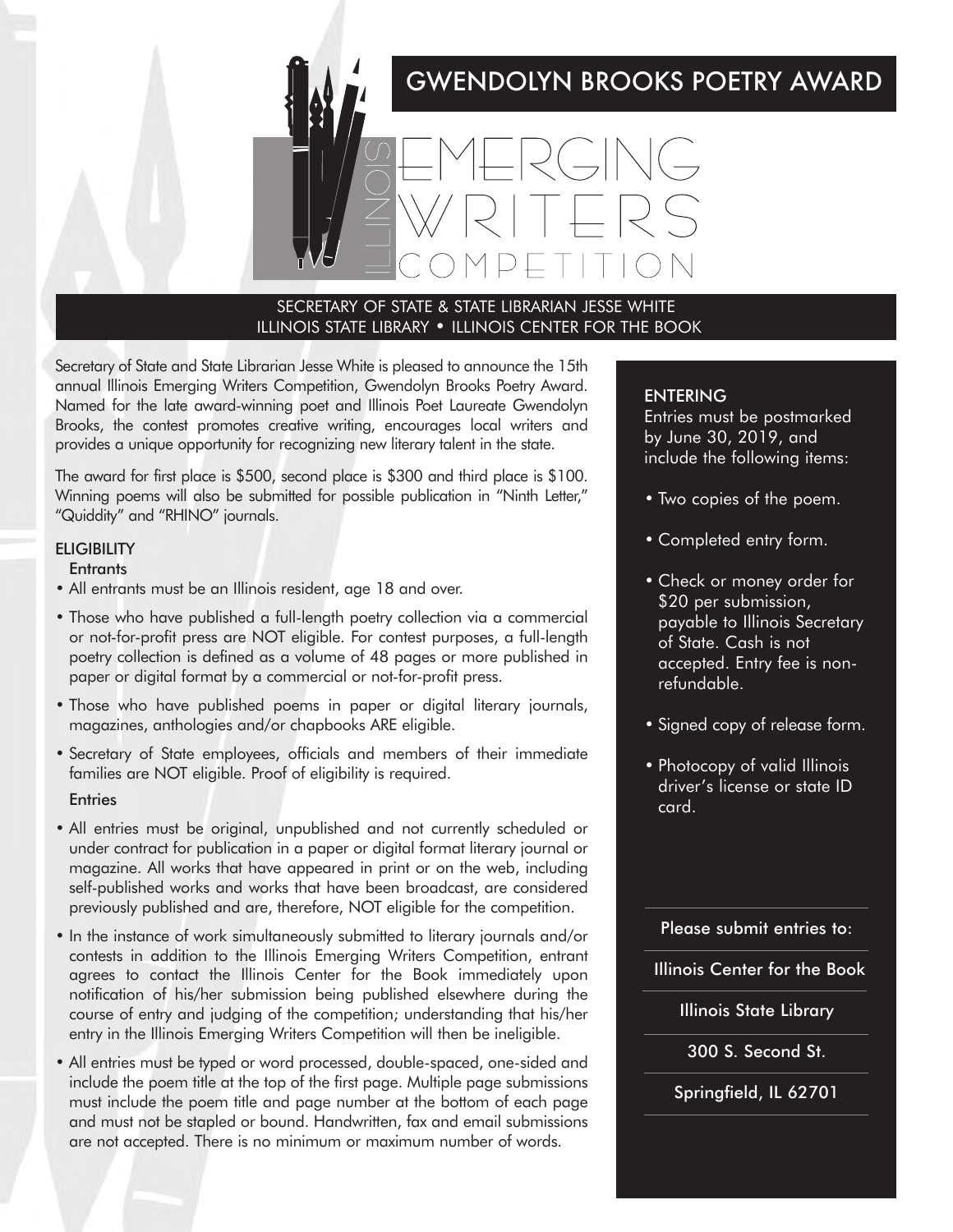- Judging is blind. No personal identification or contact information is allowed anywhere on the poem. All personal information must be typed, word processed or written legibly on the entry form ONLY.
- Entries must be postmarked on or by June 30, 2019. The Illinois Secretary of State, employees and officials are not responsible for lost, late, incomplete, illegible, damaged, misdirected, mutilated or postage-due entries. Entries will not be returned.
- Entries not adhering to these eligibility guidelines will be disqualified. All decisions are final.

## SUBMISSION AGREEMENT AND RELEASE

Entrant understands and agrees that the execution of this release is a prerequisite to acceptance of the entrant's submission to the Illinois Emerging Writers Competition, Gwendolyn Brooks Poetry Award, and in consideration thereof, entrant warrants and acknowledges the following:

- 1. He/she is an Illinois resident and at least age 18 years of age.
- 2. He/she has NOT published a full-length poetry collection via a commercial or not-for-profit press. For contest purposes, a full-length collection is defined as a volume of 48 pages or more published in paper or digital format by a commercial or not-for-profit press.
- 3. He/she is not an official or employee of the Illinois Secretary of State or immediate family thereof.
- 4. The submission is his/her original, unpublished, not currently scheduled or under contract for publication in a paper or digital format literary journal or magazine and has not been self-published or broadcast through any media outlet — including social media.
- 5. In the instance of work simultaneously submitted to literary journals and/or contests in addition to the Illinois Emerging Writers Competition, entrant agrees to contact the Illinois Center for the Book immediately upon notification of his/her submission being published elsewhere during the course of entry and judging of the competition; understanding that his/her entry in the Illinois Emerging Writers Competition will then be ineligible.
- 6. All submissions are accepted as is and cannot be altered after submission.
- 7. Copies of his/her entry will not be returned. Entrant warrants and represents that he/she has retained at least one copy of the material and hereby releases the Illinois Secretary of State, officials and employees from any and all liability for loss of or damage to copies of the submitted material.
- 8. Indemnifies and holds harmless the Illinois Secretary of State, the officials and employees thereof, from any claims brought by third parties alleging that the entrant's submission is not an original or unpublished work.
- 9. An independent panel of judges will determine the winners, and that the Illinois Secretary of State, is under no obligation to entrant whatsoever if his/her submission is not selected a winner. All decisions are final.
- 10. Winners must sign and return affidavits of eligibility within 14 days of prize letter notification mailing date or the prize will be forfeited. All taxes on prizes are the sole responsibility of winners. All prizes claimed will be awarded.
- 11. Grants the Illinois Secretary of State and officials permission to quote from and release to the press and appropriate publications his/her name, hometown and any or all parts of any poem submitted in the competition.
- 12. Copyright remains with the author, but the Illinois Secretary of State and officials retain the non-exclusive rights to publish the winning entries in their respective newsletters, publications and websites.
- 13. Participating publishers are not obligated to publish the award-winning poems. Each publisher will make an independent determination as to whether an award-winning poem meets the publisher's criteria.
- 14. Any entrant found to be making false statements will be automatically disqualified from the competition. All decisions are final.

# AGREED AND ACCEPTED:

Name of Entrant (print) Signature of Entrant Signature of Entrant

Date **Telephone Number Telephone Number Telephone Number** 

Street Address City, State, ZIP